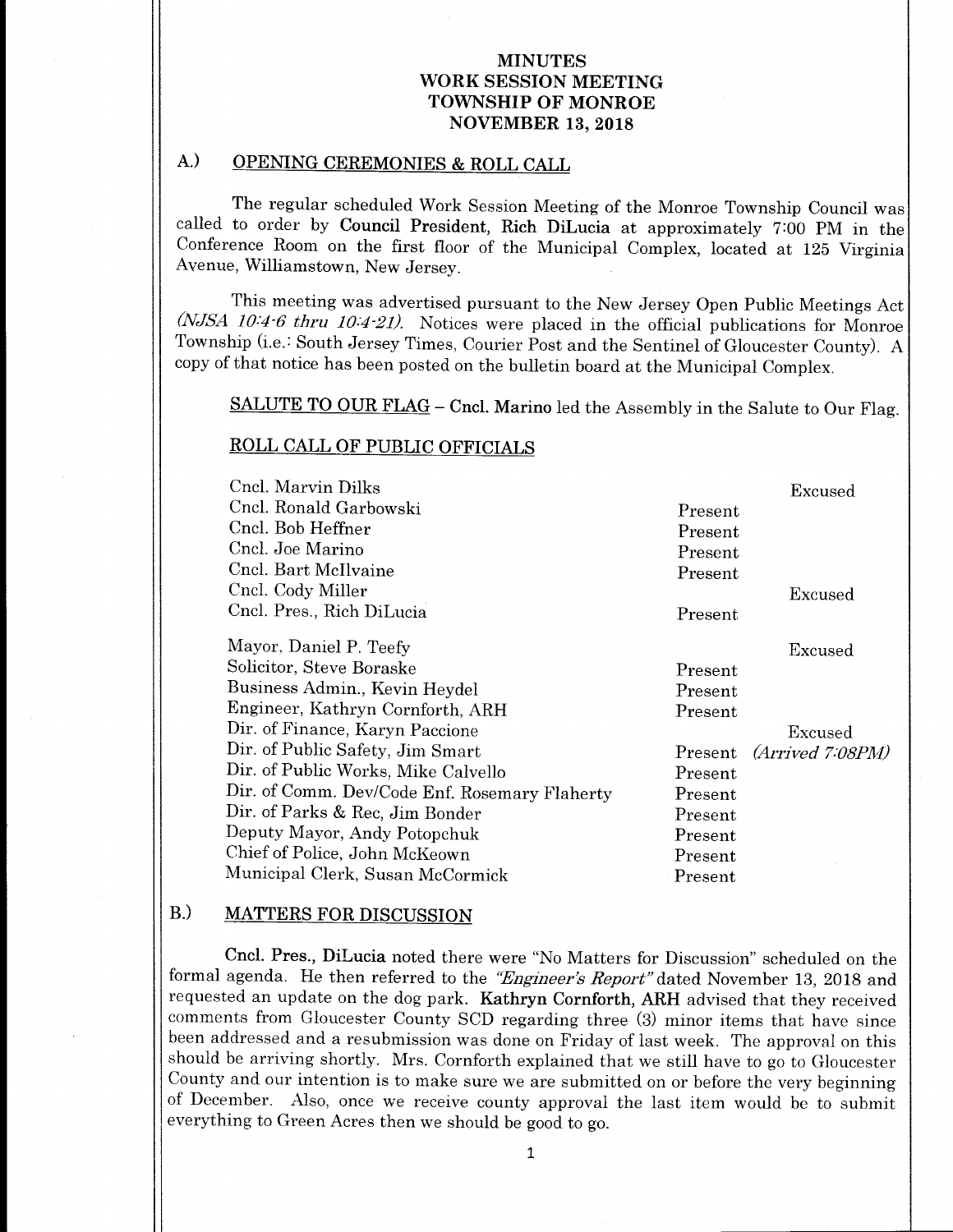### MINUTES WORK SESSION MEETING TOWNSHIP OF MONROE NOVEMBER 13, 2018

# B.) MATTERS FOR DISCUSSION (cont'd)

Cncl. Pres., DiLucia then spoke on the timeframe of the grant adding that Dave Cella, ARH had advised he was under the impression that as long as we start the project by June or July that we would be okay on that grant. Mrs. Cornforth indicated that is correct as she spoke with Bruce at Green Acres and he confirmed that. Cncl. Pres., DiLucia then noted he thought we pretty much directed the engineers to go with Concept  $#2$  which was the least expensive option or closest to Green Acres funding. He noted the other option was <sup>1</sup> million over and that absolutely was not doable. He then questioned if there was any possibility we could revisit and take a look at the other conceptual plan, perhaps at the next council meeting. Mrs. Cornforth indicated that could be done and one of the things we can do *(in the option being discussed)* as the way it is presented is just as a base bid we could put <sup>a</sup> couple of alternates on it and if we get good pricing hopefully we will be able to do more scope. Cncl. Pres., DiLucia noted he would like to take <sup>a</sup> look at the conceptual plan as it has been approximately four (4) years since he last saw it, he would like to take <sup>a</sup> look at it now and see whether that conforms to what he believes we are looking to do. Cncl. Marino requested PDF files of the plan be emailed. Mrs. Cornforth advised she could do that, she will be sending the entire plan.

## C.) PUBLIC PORTION

Cncl. Garbowski made a motion to open the Public Portion. The motion was seconded by Cncl. Marino and unanimously approved by all members of Council in attendance. With no one wishing to address council Cncl. Garbowski made <sup>a</sup> motion to close the Public Portion. The motion was seconded by Cncl. Marino and unanimously approved by all members of Council in attendance.

### D.) NEW BUSINESS - None

### E.) OLD BUSINESS

Cncl. Marino referred to the contract for the Williamstown Fire Station adding that as of today Rodier has not received this. Business Administrator, Kevin Heydel advised he received <sup>a</sup> copy and he will send this to Rodier. Cncl. Marino noted he wanted to make sure the contract gets into his hands so he can review it, make any comments and get back to us.

Cncl. McIlvaine questioned Mr. Heydel on the dollar amount of \$100,000 that was budgeted for the installation of windows in town hall. Mr. Heydel responded, yes that was the correct amount. Cncl. Mcllvaine questioned if we would be doing this anytime this year. Mr. Heydel noted we have to figure out who and how we will be able to do this. Cncl. Mcllvaine noted he felt we need to start moving on something, start pushing some of these issues forward. He added he would like to see something done at the threshold where the carpets are coming up, this is not only unattractive but it is <sup>a</sup> safety issue. Cncl. Pres., DiLucia noted next year during the budget process we should take inventory of all the township buildings and identify what the needs are and start allocating some money towards addressing the issues.